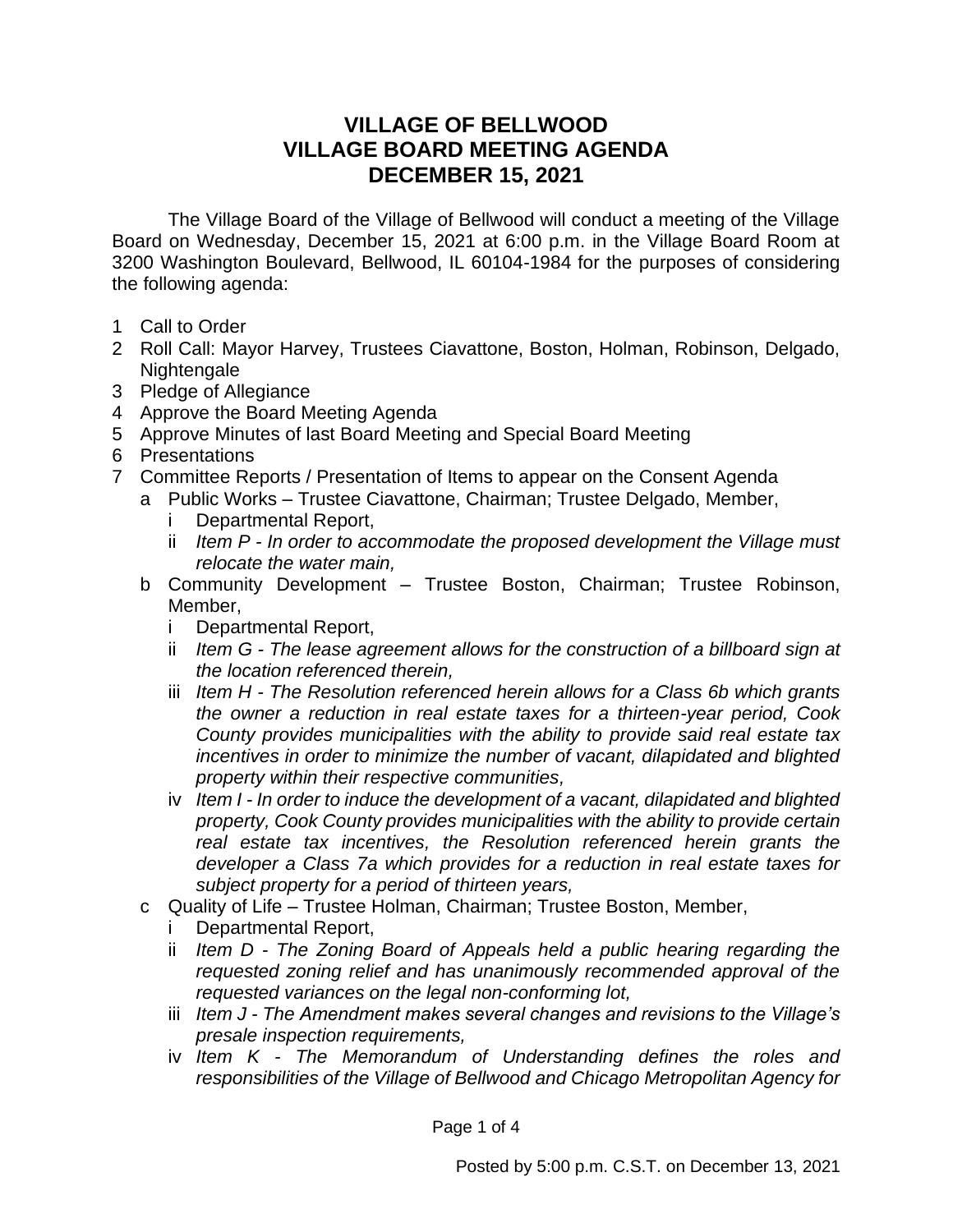*Planning pertaining to safety concerns and related improvements to the intersection of the Illinois Prairie Path with 25th Avenue,*

- v *Item O - The Planning Commission held a public hearing regarding the requested zoning relief and has unanimously recommended approval of the requested zoning relief,*
- vi *Item N - The Planning Commission held a public hearing regarding the requested zoning relief and has unanimously recommended approval of the requested special permit for a pole sign,*
- d Administration Trustee Robinson, Chairman; Trustee Ciavattone, Member,
	- Departmental Report,
	- ii *Item C - The Village is required on an annual basis to establish and publish the meeting dates for the following year, the attached resolution establishes the 2022 meeting dates and times,*
	- iii *Item E - The Village participated in a class action lawsuit against several Pharmaceutical Companies and the attached settlement provides for the resolution of litigation as recommended by special counsel,*
	- iv *Item F - The settlement provides for the resolution of litigation as recommended by special counsel,*
- e Public Safety Trustee Delgado, Chairman; Trustee Nightengale, Member,
	- Departmental Report,
	- ii *Item L - The Village routinely inspects and evaluates its various vehicles and machinery and when no longer useful or necessary seeks to dispose of said property and replace it with updated equipment, the Fire Department desires to sell one of its vehicles at auction,*
- f Finance Trustee Nightengale, Chairman; Trustee Holman, Member,
	- i Departmental Report,
	- ii Authorize payment of bills,
	- iii Ratify investments,
	- iv *Item A - The ordinance approves the real estate tax levy for 2021 collectable in 2022, the Village of Bellwood proposes no change in the Village tax levy from the previous year, therefore, resulting in no tax increase from the Village of Bellwood,*
	- v *Item B - The ordinance abates certain amounts that would otherwise be extended to the real estate bill for bond payments, reducing the total amount of real estate taxes collectible in 2022,*
	- vi *Item M - The General Fund and TIF funds provided permitted transfers, interfund loans, to the Capital Project Fund for various Village matters, the Capital Project Fund will not be able to pay back the interfund loans that it received from the other funds,*
- g Ad Hoc Committees:
	- i Traffic Safety Trustee Nightengale, Chairman; Trustee Holman, Member,
	- ii Other
- 8 Consent Agenda
	- a An Ordinance Levying Taxes for the Corporate Purposes and Special Funds for the Fiscal Period Commencing on the First Day of January, 2021 and Ending on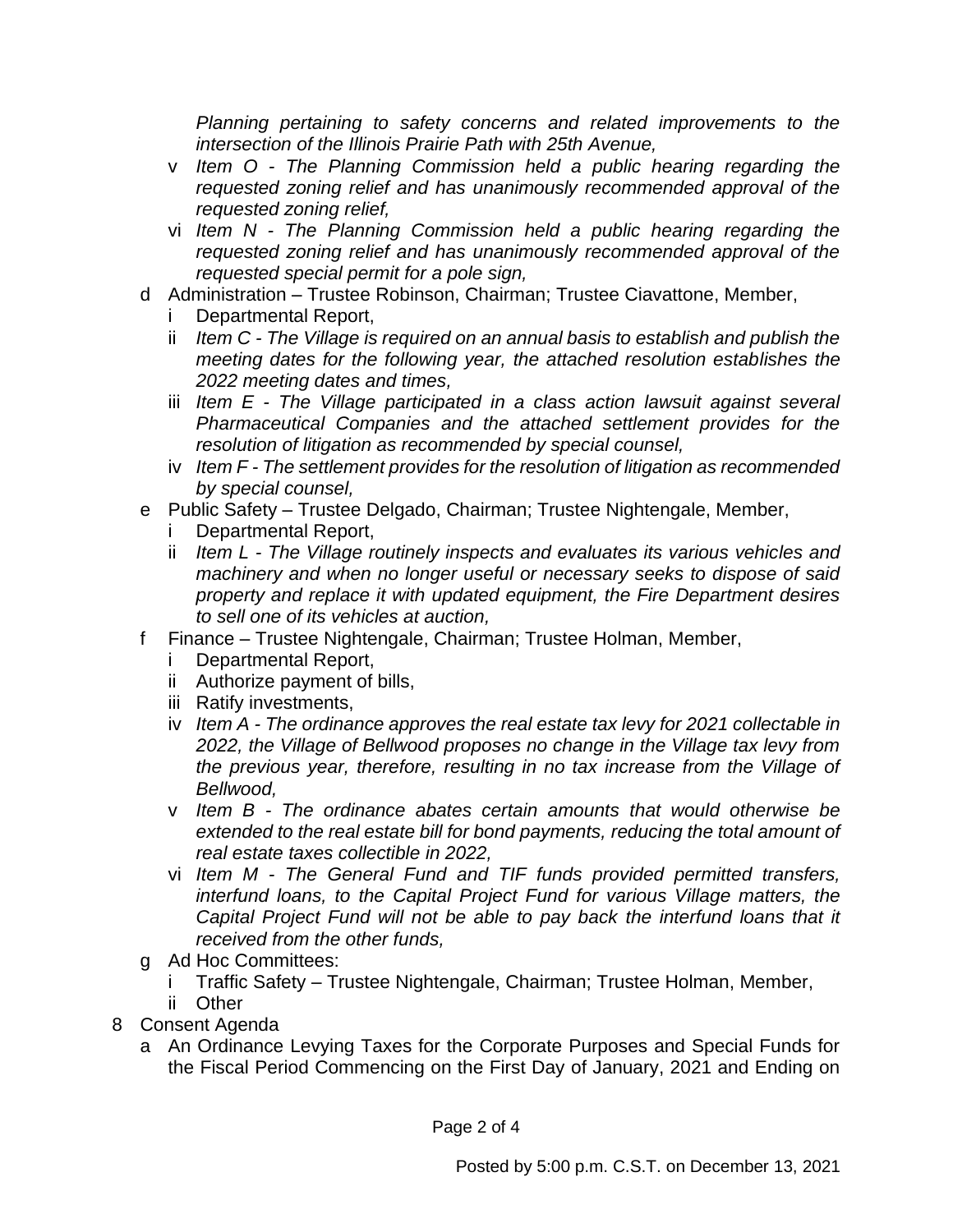the Thirty-First Day of December, 2021 for the Village of Bellwood and the Bellwood Public Library, Illinois – 2021 Real Estate Tax Levy,

- b An Ordinance Abating Taxes Levied for Levy Year 2021, by Ordinance Adopted by the Board of Trustees of the Village of Bellwood, Cook County, Illinois, Providing for the Issuance of General Obligation Refunding Bonds, Series 2014, General Obligation Refunding Bonds, Series 2015, General Obligation Refunding Bonds, Series 2016B, and General Obligation Bonds, Series 2021 of the Village of Bellwood, and Providing for the Levy and Collection of a Direct Annual Tax for the Payment of the Principal of and Interest on the Bonds,
- c A Resolution Establishing Regular Board Meeting Dates and Times for Calendar Year 2022,
- d An Ordinance Granting a Variance for the Construction of a Second Story Enlargement for the Property Commonly Referred to as 344 49th Avenue, Bellwood, Illinois 60104,
- e A Resolution Approving and Authorizing the Settlement Relating to Opioids Litigation by and between the Village of Bellwood and Defendant Pharmaceutical Companies,
- f A Resolution Approving and Authorizing the Execution of a Settlement Agreement and General Release by and between the Village of Bellwood and Scott Guliano,
- g An Ordinance Approving a Long-Term Lease Agreement for the Property Commonly Referred to as the Southeast Corner of Bellwood Avenue and Harrison Street, Bellwood, Illinois,
- h A Resolution Approving a Class 6B Real Estate Tax Incentive for the Property Commonly Referred to as 2601 W. Grant Avenue, Bellwood, Cook County, Illinois 60104,
- i A Resolution Approving a Cook County Class 7A Real Estate Tax Incentive for the Property Commonly referred to as 4013 Butterfield Road, Bellwood, Cook County, Illinois, 60104,
- j An Ordinance Amending Title IX Chapter 101 of the Village of Bellwood Code of Ordinances,
- k A Resolution Approving and Authorizing the Execution of a Memorandum of Understanding by and between the Village of Bellwood and Chicago Metropolitan Agency for Planning,
- l An Ordinance Authorizing the Disposition of Personal Property of the Village of Bellwood,
- m An Ordinance Forgiving Certain Aged Interfund Loans and *Allowing for the Non-Payment of Aged Debt*,
- n An Ordinance Granting a Conditional Use for the Property Commonly Referred to as 4501 Butterfield Road, Bellwood, Illinois 60104,
- o An Ordinance Granting the Approval of a Map Amendment, an Amendment to Ordinance 96-3, an Amendment to the Village's Comprehensive Plan, Approval of Various Conditional Uses Including a Planned Development, with Exceptions, for the Development of a Senior Residential Living Facility at Property Locate at 540 25TH Avenue, Bellwood, IL 60104,